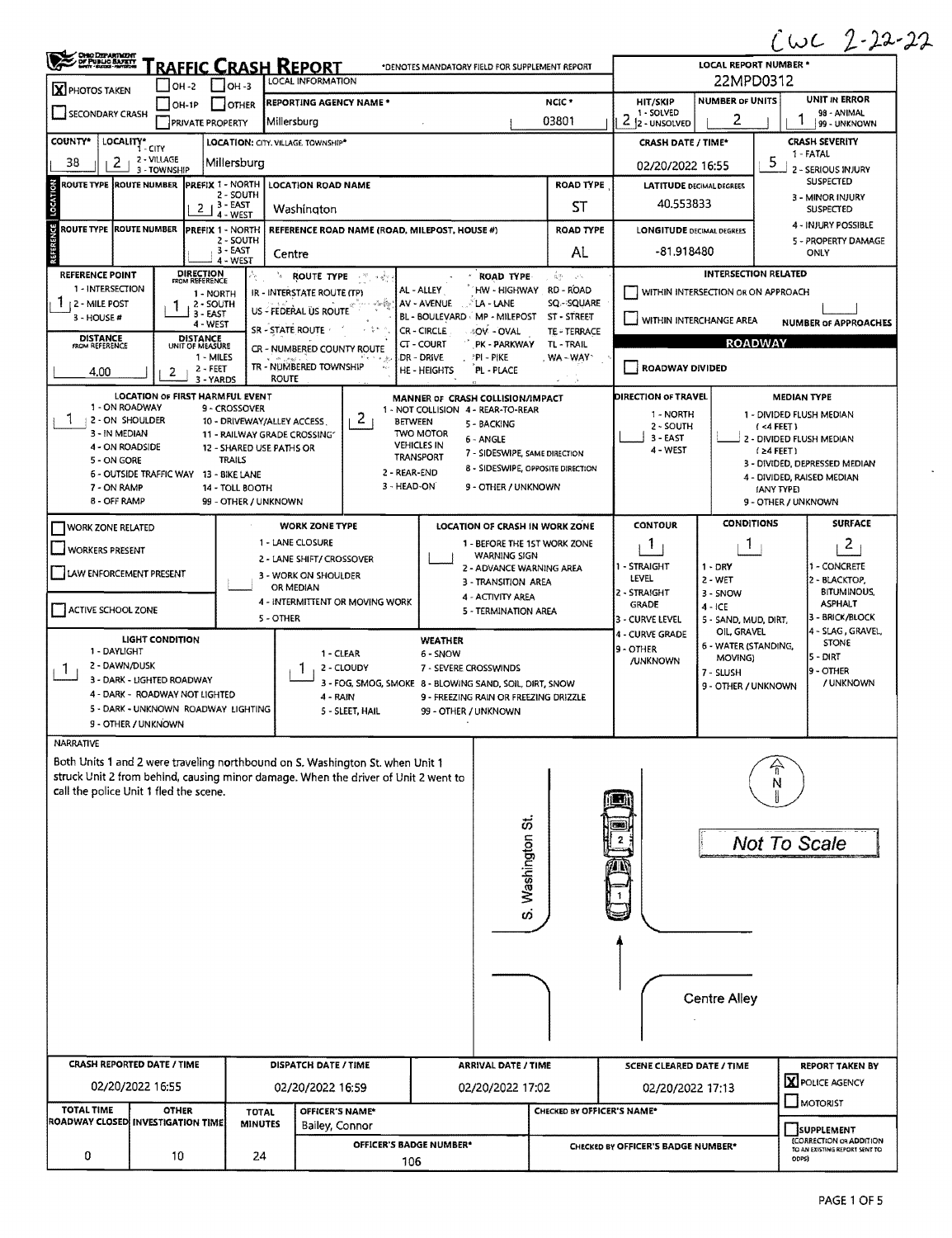|                                | <b>OROO DEPARTMENT<br/>OF PUBLIC SAFETY</b>                                              |                                                                               | LOCAL REPORT NUMBER                                    |                                                                                            |                                                                              |                                                              |                                                                          |                                                                 |                           |                                                                  |  |  |  |  |  |
|--------------------------------|------------------------------------------------------------------------------------------|-------------------------------------------------------------------------------|--------------------------------------------------------|--------------------------------------------------------------------------------------------|------------------------------------------------------------------------------|--------------------------------------------------------------|--------------------------------------------------------------------------|-----------------------------------------------------------------|---------------------------|------------------------------------------------------------------|--|--|--|--|--|
|                                |                                                                                          |                                                                               |                                                        |                                                                                            |                                                                              |                                                              |                                                                          | 22MPD0312                                                       |                           |                                                                  |  |  |  |  |  |
| UNIT#                          | OWNER NAME: LAST, FIRST, MIDDLE (E) SAME AS DRIVER)                                      |                                                                               |                                                        | OWNER PHONE:INCLUDE AREA CODE (E) SAME AS DRIVERY                                          | DAMAGE<br>DAMAGE SCALE                                                       |                                                              |                                                                          |                                                                 |                           |                                                                  |  |  |  |  |  |
|                                | OWNER ADDRESS: STREET, CITY, STATE, ZIP ( C) SAME AS DRIVER)                             |                                                                               |                                                        |                                                                                            |                                                                              |                                                              |                                                                          | 1 - NONE                                                        |                           | 3 - FUNCTIONAL DAMAGE                                            |  |  |  |  |  |
| ОН                             |                                                                                          |                                                                               |                                                        |                                                                                            |                                                                              |                                                              |                                                                          | 2 - MINOR DAMAGE<br>4 - DISABLING DAMAGE                        |                           |                                                                  |  |  |  |  |  |
|                                | COMMERCIAL CARRIER: NAME, ADDRESS, CITY, STATE, ZIP                                      |                                                                               |                                                        |                                                                                            |                                                                              |                                                              | COMMERCIAL CARRIER PHONE: INCLUDE AREA CODE                              | 9 - UNKNOWN<br><b>DAMAGED AREA(S)</b>                           |                           |                                                                  |  |  |  |  |  |
|                                |                                                                                          |                                                                               |                                                        |                                                                                            |                                                                              |                                                              |                                                                          | INDICATE ALL THAT APPLY                                         |                           |                                                                  |  |  |  |  |  |
|                                | LP STATE   LICENSE PLATE #                                                               |                                                                               |                                                        | <b>VEHICLE IDENTIFICATION #</b>                                                            |                                                                              | <b>VEHICLE YEAR</b>                                          | <b>VEHICLE MAKE</b>                                                      |                                                                 |                           |                                                                  |  |  |  |  |  |
| <b><i>INSURANCE</i></b>        | <b>INSURANCE COMPANY</b>                                                                 | <b>INSURANCE POLICY #</b>                                                     |                                                        |                                                                                            |                                                                              | COLOR                                                        | <b>VEHICLE MODEL</b>                                                     |                                                                 |                           |                                                                  |  |  |  |  |  |
| __]VERIFIED                    |                                                                                          |                                                                               |                                                        |                                                                                            |                                                                              | TOWED BY: COMPANY NAME                                       |                                                                          |                                                                 |                           |                                                                  |  |  |  |  |  |
| COMMERCIAL                     | <b>TYPE OF USE</b><br>GOVERNMENT                                                         | IN EMERGENCY<br><b>LESPONSE</b>                                               |                                                        | US DOT #                                                                                   |                                                                              |                                                              |                                                                          |                                                                 |                           |                                                                  |  |  |  |  |  |
| INTERLOCK                      |                                                                                          | # OCCUPANTS                                                                   |                                                        | VEHICLE WEIGHT GVWR/GCWR<br>1 - ≤10K LBS.                                                  |                                                                              | <b>HAZARDOUS MATERIAL</b><br>IMATERIAL<br>CLASS <sup>#</sup> | PLACARD ID #                                                             |                                                                 |                           |                                                                  |  |  |  |  |  |
| DEVICE<br><b>EQUIPPED</b>      | X HIT/SKIP UNIT                                                                          |                                                                               | 2 - 10.001 - 26K LBS.<br>3 - > 26K LBS.                |                                                                                            |                                                                              | RELEASED<br>PLACARD                                          |                                                                          |                                                                 |                           |                                                                  |  |  |  |  |  |
|                                | 1 - PASSENGER CAR                                                                        | 6 - VAN (9-15 SEATS)                                                          |                                                        | 12 - GOLF CART                                                                             |                                                                              | 18 - LIMO (LIVERY VEHICLE)                                   | 23 - PEDESTRIAN/SKATER                                                   |                                                                 |                           |                                                                  |  |  |  |  |  |
| 99                             | 2 - PASSENGER VAN<br>(MINIVAN)                                                           | 7 - MOTORCYCLE 2-WHEELED<br>8 - MOTORCYCLE 3-WHEELED                          |                                                        | 13 - SNOWMOBILE<br>14 - SINGLE UNIT                                                        | 20 - OTHER VEHICLE                                                           | 19 - BUS (16+ PASSENGERS)                                    | 24 - WHEELCHAIR (ANY TYPE)<br>25 - OTHER NON-MOTORIST                    |                                                                 |                           |                                                                  |  |  |  |  |  |
| UNIT TYPE <sup>3</sup>         | <b>SPORT UTILITY</b><br><b>VEHICLE</b>                                                   | 9 - AUTOCYCLE<br>10 - MOPED OR MOTORIZED                                      |                                                        | <b>TRUCK</b><br>15 - SEMI-TRACTOR                                                          | 21 - HEAVY EQUIPMENT                                                         |                                                              | 26 - BICYCLE                                                             |                                                                 |                           |                                                                  |  |  |  |  |  |
|                                | 4 - PICK UP<br>5 - CARGO VAN                                                             | <b>BICYCLE</b><br>11 - ALL TERRAIN VEHICLE                                    |                                                        | 16 - FARM EQUIPMENT<br>17 - MOTORHOME                                                      |                                                                              | 22 - ANIMAL WITH RIDER OR<br>ANIMAL-DRAWN VEHICLE            | 27 - TRAIN<br>99 - UNKNOWN OR HIT/SKIP                                   |                                                                 |                           |                                                                  |  |  |  |  |  |
| 0                              | (ATV/UTV)<br># or TRAILING UNITS                                                         |                                                                               |                                                        |                                                                                            |                                                                              |                                                              |                                                                          |                                                                 |                           |                                                                  |  |  |  |  |  |
| <b>AEHICLE</b>                 | WAS VEHICLE OPERATING IN AUTONOMOUS                                                      |                                                                               |                                                        | 0 - NO AUTOMATION                                                                          |                                                                              | 3 - CONDITIONAL AUTOMATION 9 - UNKNOWN                       |                                                                          |                                                                 |                           |                                                                  |  |  |  |  |  |
|                                | MODE WHEN CRASH OCCURRED?                                                                |                                                                               |                                                        | 1 - DRIVER ASSISTANCE                                                                      |                                                                              | 4 - HIGH AUTOMATION                                          |                                                                          |                                                                 |                           |                                                                  |  |  |  |  |  |
|                                | 1 - YES 2 - NO 9 - OTHER / UNKNOWN AUTONOMOUS 2 - PARTIAL AUTOMATION 5 - FULL AUTOMATION |                                                                               | <b>MODE LEVEL</b>                                      |                                                                                            |                                                                              |                                                              |                                                                          |                                                                 |                           |                                                                  |  |  |  |  |  |
|                                | 1 - NONE                                                                                 | <b>6 - BUS - CHARTER/TOUR</b>                                                 |                                                        | 11 - FIRE                                                                                  | <b>16 - FARM</b>                                                             |                                                              | 21 - MAIL CARRIER                                                        |                                                                 |                           |                                                                  |  |  |  |  |  |
|                                | $2 - TAXI$<br>3 - ELECTRONIC RIDE                                                        | 7 - BUS - INTERCITY<br>8 - BUS - SHUTTLE                                      |                                                        | 12 - MILITARY<br>13 - POLICE                                                               |                                                                              | 17 - MOWING<br>18 - SNOW REMOVAL                             | 99 - OTHER / UNKNOWN                                                     |                                                                 |                           |                                                                  |  |  |  |  |  |
| SPECIAL                        | <b>SHARING</b><br><b>FUNCTION 4 - SCHOOL TRANSPORT</b>                                   | 9 - BUS - OTHER                                                               |                                                        | 14 - PUBLIC UTILITY                                                                        | 19 - TOWING<br>20 - SAFETY SERVICE                                           |                                                              |                                                                          |                                                                 |                           |                                                                  |  |  |  |  |  |
|                                | 5 - BUS - TRANSIT/COMMUTER                                                               | 10 - AMBULANCE                                                                | 1S - CONSTRUCTION EQUIP.                               |                                                                                            |                                                                              | PATROL                                                       |                                                                          |                                                                 | 12                        |                                                                  |  |  |  |  |  |
|                                | 1 - NO CARGO BODY TYPE<br>/ NOT APPLICABLE                                               | 4 - LOGGING                                                                   |                                                        | 7 - GRAIN/CHIPS/GRAVEL                                                                     | 11 - DUMP                                                                    |                                                              | 99 - OTHER / UNKNOWN                                                     |                                                                 |                           |                                                                  |  |  |  |  |  |
| CARGO                          | 2 - BUS                                                                                  | 5 - INTERMODAL                                                                | 8 - POLE<br><b>CONTAINER CHASSIS</b><br>9 - CARGO TANK |                                                                                            |                                                                              | 12 - CONCRETE MIXER<br>13 - AUTO TRANSPORTER                 | 9                                                                        |                                                                 |                           |                                                                  |  |  |  |  |  |
| <b>BODY</b><br><b>TYPE</b>     | 3 - VEHICLE TOWING<br>ANOTHER MOTOR VEHICLE                                              | 6 - CARGOVAN<br>10 - FLAT BED<br>/ENCLOSED BOX                                |                                                        |                                                                                            | 14 - GARBAGE/REFUSE                                                          |                                                              |                                                                          |                                                                 |                           |                                                                  |  |  |  |  |  |
|                                | 1 - TURN SIGNALS                                                                         | 4 - BRAKES                                                                    | 7 - WORN OR SLICK TIRES                                |                                                                                            | 9 - MOTOR TROUBLE                                                            | 99 - OTHER / UNKNOWN                                         |                                                                          |                                                                 |                           |                                                                  |  |  |  |  |  |
| <b>VEHICLE</b><br>DEFECTS      | 2 - HEAD LAMPS<br>3 - TAIL LAMPS                                                         | S - STEERING<br>8 - TRAILER EQUIPMENT<br>DEFECTIVE<br><b>6 - TIRE BLOWOUT</b> |                                                        |                                                                                            |                                                                              | 10 - DISABLED FROM PRIOR<br><b>ACCIDENT</b>                  |                                                                          |                                                                 |                           |                                                                  |  |  |  |  |  |
|                                | 1 - INTERSECTION -                                                                       | 7 - SHOULDER/ROADSIDE<br>4 - MIDBLOCK -                                       |                                                        |                                                                                            |                                                                              | 10 - DRIVEWAY ACCESS                                         | $\Box$ - NO DAMAGE $(0)$<br>U-UNDERCARRIAGE [14]<br>99 - OTHER / UNKNOWN |                                                                 |                           |                                                                  |  |  |  |  |  |
|                                | MARKED CROSSWALK<br>2 - INTERSECTION -                                                   | S - TRAVEL LANE -                                                             | MARKED CROSSWALK<br>8 - SIDEWALK                       |                                                                                            |                                                                              | 11 - SHARED USE PATHS<br>OR TRAILS                           | $\Box$ -TOP[13]                                                          |                                                                 | $\Box$ - ALL AREAS [ 15 ] |                                                                  |  |  |  |  |  |
| NON-<br>MOTORIST               | UNMARKED CROSSWALK<br>LOCATION 3 - INTERSECTION - OTHER                                  | <b>OTHER LOCATION</b><br><b>6 - BICYCLE LANE</b>                              |                                                        | 9 - MEDIAN/CROSSING<br><b>ISLAND</b>                                                       |                                                                              | 12 - FIRST RESPONDER<br>AT INCIDENT SCENE                    |                                                                          |                                                                 |                           | $\Box$ - UNIT NOT AT SCENE [ 16 ]                                |  |  |  |  |  |
|                                | 1 - NON-CONTACT                                                                          | 1 - STRAIGHT AHEAD                                                            |                                                        | 9 - LEAVING TRAFFIC                                                                        |                                                                              | 15 - WALKING, RUNNING,                                       | 21 - STANDING OUTSIDE                                                    | <b>INITIAL POINT OF CONTACT</b>                                 |                           |                                                                  |  |  |  |  |  |
| 3                              | 2 - NON-COLLISION                                                                        | 2 - BACKING<br>3 - CHANGING LANES                                             |                                                        | LANE<br>10 - PARKED                                                                        | JOGGING, PLAYING<br>DISABLED VEHICLE<br>16 - WORKING<br>99 - OTHER / UNKNOWN |                                                              |                                                                          | 0 - NO DAMAGE                                                   |                           | 14 - UNDERCARRIAGE                                               |  |  |  |  |  |
| <b>ACTION</b>                  | 3 - STRIKING                                                                             | 4 - OVERTAKING/PASSING<br>PRE-CRASH 5 - MAKING RIGHT TURN                     |                                                        | 11 - SLOWING OR STOPPED<br>IN TRAFFIC                                                      | 17 - PUSHING VEHICLE<br>18 - APPROACHING OR                                  |                                                              |                                                                          | 1-12 - REFER TO UNIT 15 - VEHICLE NOT AT SCENE<br>12<br>DIAGRAM |                           |                                                                  |  |  |  |  |  |
|                                | 4 - STRUCK<br><b>S - BOTH STRIKING</b>                                                   | <b>ACTIONS 6 - MAKING LEFT TURN</b><br>7 - MAKING U-TURN                      |                                                        | 12 - DRIVERLESS<br>13 - NEGOTIATING A CURVE                                                | LEAVING VEHICLE<br>19 - STANDING                                             |                                                              |                                                                          | 99 - UNKNOWN<br>$13 - TOP$                                      |                           |                                                                  |  |  |  |  |  |
|                                | & STRUCK<br>9 - OTHER / UNKNOWN                                                          | <b>8 - ENTERING TRAFFIC</b><br>LANE                                           |                                                        | 14 - ENTERING OR CROSSING<br>SPECIFIED LOCATION                                            | 20 - OTHER NON-MOTORIST                                                      |                                                              |                                                                          | TRAFFIC                                                         |                           |                                                                  |  |  |  |  |  |
|                                | 1 - NONE                                                                                 | /ACDA                                                                         |                                                        | 8 - FOLLOWING TOO CLOSE 13 - IMPROPER START FROM<br>A PARKED POSITION                      |                                                                              | 18 - OPERATING DEFECTIVE<br>EQUIPMENT                        | 23 - OPENING DOOR INTO<br><b>ROADWAY</b>                                 | <b>TRAFFICWAY FLOW</b>                                          |                           | <b>TRAFFIC CONTROL</b>                                           |  |  |  |  |  |
|                                | 2 - FAILURE TO YIELD<br>3 - RAN RED LIGHT                                                | 9 - IMPROPER LANE                                                             |                                                        | 14 - STOPPED OR PARKED                                                                     |                                                                              | 19 - LOAD SHIFTING                                           | 99 - OTHER IMPROPER                                                      | 1 - ONE-WAY<br>2 - TWO-WAY                                      |                           | 1 - ROUNDABOUT 4 - STOP SIGN<br>2 - SIGNAL<br>5 - YIELD SIGN     |  |  |  |  |  |
| ö                              | 4 - RAN STOP SIGN<br>5 - UNSAFE SPEED                                                    | CHANGE<br>10 - IMPROPER PASSING                                               |                                                        | ILLEGALLY<br>15 - SWERVING TO AVOID                                                        |                                                                              | /FALUNG/SPILLING<br>20 - IMPROPER CROSSING                   | <b>ACTION</b>                                                            | 2                                                               | ь                         | 3 - FLASHER<br><b>6 - NO CONTROL</b>                             |  |  |  |  |  |
|                                | CONTRIBUTING 5 - IMPROPER TURN<br>CIRCUMSTANCES 7 - LEFT OF CENTER                       | 11 - DROVE OFF ROAD<br>12 - IMPROPER BACKING                                  |                                                        | 16 - WRONG WAY<br>17 - VISION OBSTRUCTION                                                  |                                                                              | 21 - LYING IN ROADWAY<br>22 - NOT DISCERNIBLE                |                                                                          | # OF THROUGH LANES                                              |                           | RAIL GRADE CROSSING                                              |  |  |  |  |  |
| œ<br><b>SEOUENCE OF EVENTS</b> |                                                                                          |                                                                               |                                                        |                                                                                            |                                                                              |                                                              |                                                                          | ON ROAD                                                         |                           | 1 - NOT INVLOVED<br>2 - INVOLVED-ACTIVE CROSSING                 |  |  |  |  |  |
| $\frac{5}{10}$                 | 1 - OVERTURN/ROLLOVER                                                                    | 7 - SEPARATION OF UNITS                                                       |                                                        | $\sim$ --EVENTS<br>12 - DOWNHILL RUNAWAY                                                   |                                                                              | 19 - ANIMAL -OTHER                                           | 23 - STRUCK BY FALLING,                                                  | 2                                                               | 1                         | 3 - INVOLVED-PASSIVE CROSSING                                    |  |  |  |  |  |
| 20                             | 2 - FIRE/EXPLOSION<br>3 - IMMERSION                                                      | <b>8 - RAN OFF ROAD RIGHT</b><br>9 - RAN OFF ROAD LEFT                        |                                                        | 13 - OTHER NON-COLLISION 20 - MOTOR VEHICLE IN<br>14 - PEDESTRIAN                          |                                                                              | <b>TRANSPORT</b>                                             | SHIFTING CARGO OR<br>ANYTHING SET IN                                     |                                                                 |                           | UNIT / NON-MOTORIST DIRECTION                                    |  |  |  |  |  |
|                                | 4 - JACKKNIFE<br>5 - CARGO / EQUIPMENT                                                   | 10 - CROSS MEDIAN<br>11 - CROSS CENTERLINE -                                  |                                                        | 15 - PEDALCYCLE<br>16 - RAILWAY VEHICLE                                                    |                                                                              | 21 - PARKED MOTOR<br>VEHICLE                                 | MOTION BY A MOTOR<br>VEHICLE                                             |                                                                 |                           | 1 - NORTH<br>5 - NORTHEAST                                       |  |  |  |  |  |
|                                | LOSS OR SHIFT                                                                            | OPPOSITE DIRECTION                                                            |                                                        | 17 - ANIMAL - FARM                                                                         |                                                                              | 22 - WORK ZONE                                               | 24 - OTHER MOVABLE<br>OBJECT                                             |                                                                 |                           | 2 - SOUTH<br><b>6 - NORTHWEST</b><br>$3 - EAST$<br>7 - SOUTHEAST |  |  |  |  |  |
|                                | 6 - EQUIPMENT FAILURE                                                                    | OF TRAVEL<br>18 - ANIMAL - DEER                                               |                                                        |                                                                                            |                                                                              | MAINTENANCE<br>EQUIPMENT                                     | na i anisam ga napronomina nome                                          | $F_{ROM}$ $2$<br>TO.                                            |                           | 4 - WEST<br>8 - SOUTHWEST<br>9 - OTHER / UNKNOWN                 |  |  |  |  |  |
|                                | 25 - IMPACT ATTENUATOR 31 - GUARDRAIL END<br>/ CRASH CUSHION                             | 32 - PORTABLE BARRIER                                                         |                                                        | COLLISION WITH FIXED OBJECT - STRUCK<br>38 - OVERHEAD SIGN POST<br>39 - LIGHT / LUMINARIES | 46 - FENCE                                                                   | 45 - EMBANKMENT                                              | ar me - a mandalan<br>52 - BUILDING                                      |                                                                 |                           |                                                                  |  |  |  |  |  |
|                                | 26 - BRIDGE OVERHEAD<br><b>STRUCTURE</b>                                                 | 33 - MEDIAN CABLE BARRIER<br>34 - MEDIAN GUARDRAIL                            |                                                        | <b>SUPPORT</b><br>40 - UTILITY POLE                                                        | 48 - TREE                                                                    | 47 - MAILBOX                                                 | 53 - TUNNEL<br>54 - OTHER FIXED<br>OBJECT                                | <b>UNIT SPEED</b>                                               |                           | DETECTED SPEED                                                   |  |  |  |  |  |
|                                | 27 - BRIDGE PIER OR<br>ABUTMENT                                                          | <b>BARRIER</b>                                                                |                                                        | 41 - OTHER POST, POLE<br>OR SUPPORT                                                        |                                                                              | 49 - FIRE HYDRANT<br>50 - WORK ZONE                          | 99 - OTHER / UNKNOWN                                                     | 15                                                              |                           | 1 - STATED / ESTIMATED SPEED                                     |  |  |  |  |  |
|                                | 28 - BRIDGE PARAPET<br>29 - BRIDGE RAIL                                                  | 35 - MEDIAN CONCRETE<br><b>BARRIER</b><br>36 - MEDIAN OTHER BARRIER 43 - CURB |                                                        | 42 - CULVERT                                                                               |                                                                              | MAINTENANCE<br>EQUIPMENT                                     |                                                                          | POSTED SPEED                                                    |                           | 2 - CALCULATED / EDR                                             |  |  |  |  |  |
|                                | 30 - GUARDRAIL FACE                                                                      | 37 - TRAFFIC SIGN POST                                                        |                                                        | 44 - DITCH                                                                                 | 51 WALL                                                                      |                                                              |                                                                          |                                                                 |                           | 3 - UNDETERMINED                                                 |  |  |  |  |  |
|                                | FIRST HARMFUL EVENT                                                                      |                                                                               |                                                        | <b>MOST HARMFUL EVENT</b>                                                                  |                                                                              |                                                              |                                                                          | 25                                                              |                           |                                                                  |  |  |  |  |  |

 $\lambda$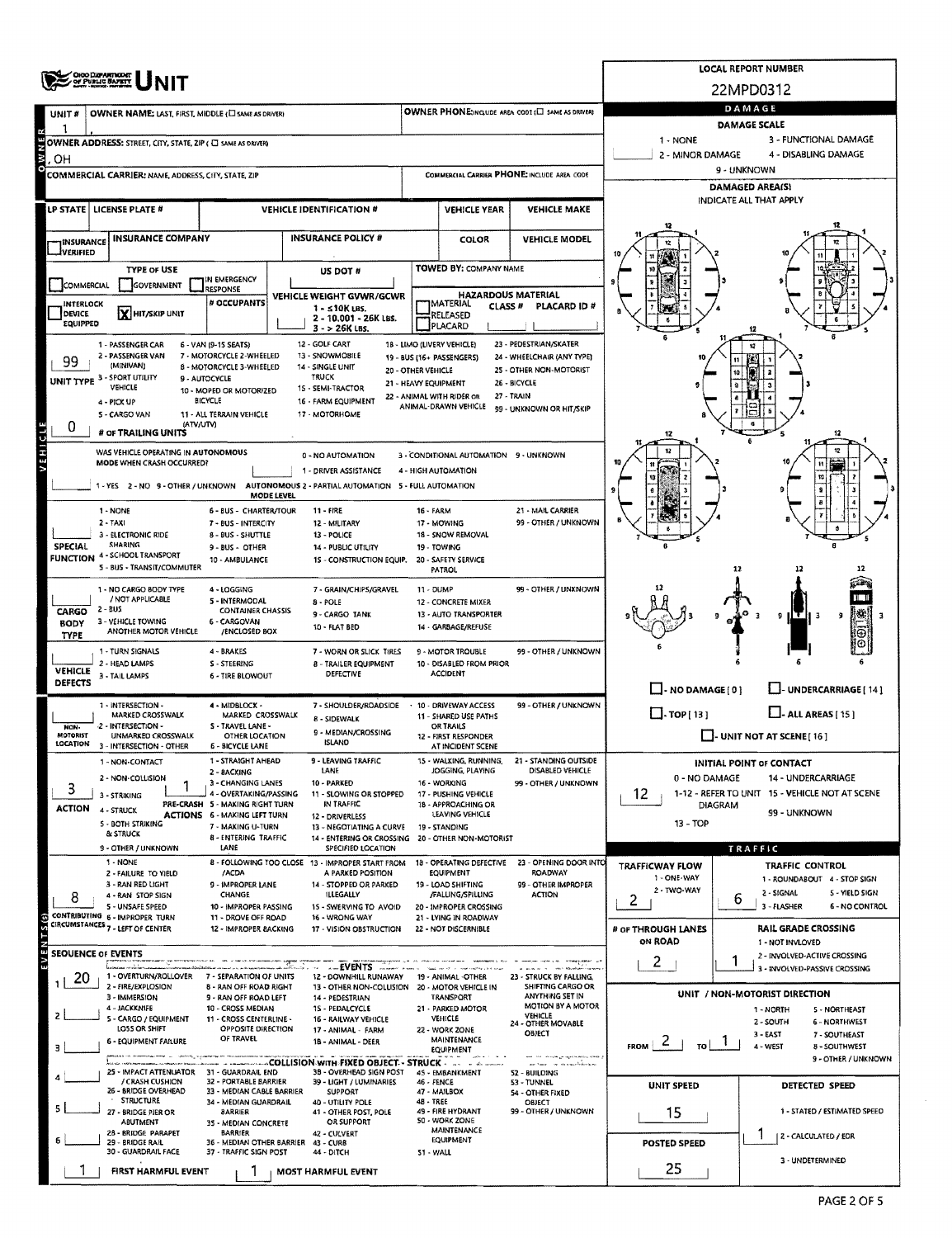|                                    | <b>ONO DEPARTMENT</b><br>OF PUBLIC <b>BAFRIT</b>                                          |                                                                        | <b>LOCAL REPORT NUMBER</b>                                                            |                                                                                                                                                                               |                                                      |                                                            |                                 |                                |                                                |  |  |  |  |
|------------------------------------|-------------------------------------------------------------------------------------------|------------------------------------------------------------------------|---------------------------------------------------------------------------------------|-------------------------------------------------------------------------------------------------------------------------------------------------------------------------------|------------------------------------------------------|------------------------------------------------------------|---------------------------------|--------------------------------|------------------------------------------------|--|--|--|--|
|                                    |                                                                                           |                                                                        |                                                                                       |                                                                                                                                                                               |                                                      |                                                            | 22MPD0312                       |                                |                                                |  |  |  |  |
| UNIT#                              | OWNER NAME: LAST, FIRST, MIDDLE (E) SAME AS DRIVER)                                       |                                                                        |                                                                                       |                                                                                                                                                                               |                                                      | OWNER PHONE: NCLUDE AREA CODE (E) SAME AS DRIVERY          | DAMAGE                          |                                |                                                |  |  |  |  |
| 2                                  | DEWITTE, MADYSYN, LEA                                                                     |                                                                        |                                                                                       |                                                                                                                                                                               | 330-521-1613                                         |                                                            | DAMAGE SCALE                    |                                |                                                |  |  |  |  |
|                                    | OWNER ADDRESS: STREET, CITY, STATE, ZIP ( C) SAME AS DRIVER)                              |                                                                        |                                                                                       |                                                                                                                                                                               |                                                      |                                                            | 1 - NONE<br>2 - MINOR DAMAGE    |                                | 3 - FUNCTIONAL DAMAGE<br>4 - DISABLING DAMAGE  |  |  |  |  |
|                                    | 829 DEPOT ST., GLENMONT, OH, 44628<br>COMMERCIAL CARRIER: NAME, ADDRESS, CITY, STATE, ZIP |                                                                        |                                                                                       |                                                                                                                                                                               |                                                      | COMMERCIAL CARRIER PHONE: INCLUDE AREA CODE                | 9 - UNKNOWN                     |                                |                                                |  |  |  |  |
|                                    |                                                                                           |                                                                        |                                                                                       |                                                                                                                                                                               |                                                      |                                                            | <b>DAMAGED AREA(S)</b>          |                                |                                                |  |  |  |  |
|                                    | LP STATE   LICENSE PLATE #                                                                |                                                                        | <b>VEHICLE IDENTIFICATION #</b>                                                       |                                                                                                                                                                               | <b>VEHICLE YEAR</b>                                  | <b>VEHICLE MAKE</b>                                        |                                 | INDICATE ALL THAT APPLY        |                                                |  |  |  |  |
| JKZ8924<br>3GNCA23V19S526759<br>OН |                                                                                           |                                                                        |                                                                                       |                                                                                                                                                                               | 2009                                                 | CHEVROLET                                                  |                                 |                                |                                                |  |  |  |  |
| <b>X</b> INSURANCE                 | <b>INSURANCE COMPANY</b>                                                                  | <b>INSURANCE POLICY #</b>                                              |                                                                                       |                                                                                                                                                                               | <b>COLOR</b>                                         | <b>VEHICLE MODEL</b>                                       |                                 |                                |                                                |  |  |  |  |
|                                    | THE GENERAL<br><b>TYPE OF USE</b>                                                         |                                                                        | 92-OH-4164937                                                                         |                                                                                                                                                                               | GLD<br>TOWED BY: COMPANY NAME                        | HHR                                                        |                                 |                                |                                                |  |  |  |  |
| COMMERCIAL                         | <b>GOVERNMENT</b>                                                                         | IN EMERGENCY<br><b>RESPONSE</b>                                        | US DOT #                                                                              |                                                                                                                                                                               |                                                      |                                                            |                                 |                                |                                                |  |  |  |  |
| <b>INTERLOCK</b>                   |                                                                                           | # OCCUPANTS                                                            | VEHICLE WEIGHT GVWR/GCWR<br>$1 - 510K$ LBS.                                           | <b>HAZARDOUS MATERIAL</b><br><b>IMATERIAL</b><br><b>CLASS #</b><br>PLACARD ID#                                                                                                |                                                      |                                                            |                                 |                                |                                                |  |  |  |  |
| DEVICE<br>EQUIPPED                 | <b>HIT/SKIP UNIT</b>                                                                      |                                                                        | 2 - 10.001 - 26K LBS.                                                                 | RELEASED<br>PLACARD                                                                                                                                                           |                                                      |                                                            |                                 |                                |                                                |  |  |  |  |
|                                    | 1 - PASSENGER CAR                                                                         | 6 - VAN (9-15 SEATS)                                                   | $3 - 26K$ LBS.<br>12 - GOLF CART                                                      |                                                                                                                                                                               | 18 - LIMO (LIVERY VEHICLE)                           | 23 - PEDESTRIAN/SKATER                                     |                                 |                                |                                                |  |  |  |  |
|                                    | 2 - PASSENGER VAN<br>(MINIVAN)                                                            | 7 - MOTORCYCLE 2-WHEELED                                               | 13 - SNOWMOBILE                                                                       |                                                                                                                                                                               | 19 - BUS (16+ PASSENGERS)                            | 24 - WHEELCHAIR (ANY TYPE)                                 |                                 |                                |                                                |  |  |  |  |
|                                    | UNIT TYPE 3 - SPORT UTILITY                                                               | <b>8 - MOTORCYCLE 3-WHEELED</b><br>9 - AUTOCYCLE                       | 14 - SINGLE UNIT<br><b>TRUCK</b>                                                      | 20 - OTHER VEHICLE<br>21 - HEAVY EQUIPMENT                                                                                                                                    |                                                      | 2S - OTHER NON-MOTORIST<br>26 - BICYCLE                    |                                 |                                |                                                |  |  |  |  |
|                                    | VEHICLE<br>4 - PICK UP                                                                    | 10 - MOPED OR MOTORIZED<br><b>BICYCLE</b>                              | 15 - SEMI-TRACTOR<br>16 - FARM EQUIPMENT                                              |                                                                                                                                                                               | 22 - ANIMAL WITH RIDER OR                            | 27 - TRAIN                                                 |                                 |                                |                                                |  |  |  |  |
|                                    | 5 - CARGO VAN                                                                             | 11 - ALL TERRAIN VEHICLE                                               | 17 - MOTORHOME                                                                        |                                                                                                                                                                               | ANIMAL-DRAWN VEHICLE                                 | 99 - UNKNOWN OR HIT/SKIP                                   |                                 |                                |                                                |  |  |  |  |
| ٠U                                 | (ATV/UTV)<br># OF TRAILING UNITS                                                          |                                                                        |                                                                                       |                                                                                                                                                                               |                                                      |                                                            | 12                              |                                | 12                                             |  |  |  |  |
| VEHICLE                            | WAS VEHICLE OPERATING IN AUTONOMOUS                                                       |                                                                        | 0 - NO AUTOMATION                                                                     |                                                                                                                                                                               | 3 - CONDITIONAL AUTOMATION 9 - UNKNOWN               |                                                            |                                 |                                | 12                                             |  |  |  |  |
|                                    | MODE WHEN CRASH OCCURRED?                                                                 | 0                                                                      | 1 - DRIVER ASSISTANCE                                                                 |                                                                                                                                                                               | 4 - HIGH AUTOMATION                                  |                                                            |                                 |                                |                                                |  |  |  |  |
| ۷                                  |                                                                                           | MODE LEVEL                                                             | -YES 2 - NO 9 - OTHER / UNKNOWN AUTONOMOUS 2 - PARTIAL AUTOMATION 5 - FULL AUTOMATION |                                                                                                                                                                               |                                                      |                                                            |                                 |                                |                                                |  |  |  |  |
|                                    | 1 - NONE                                                                                  | 6 - BUS - CHARTER/TOUR                                                 | 11 - FIRE                                                                             | <b>16 - FARM</b>                                                                                                                                                              |                                                      | 21 - MAIL CARRIER                                          |                                 |                                |                                                |  |  |  |  |
|                                    | $2 - TAXI$<br>3 - ELECTRONIC RIDE                                                         | 7 - BUS - INTERCITY                                                    | 12 - MILITARY                                                                         |                                                                                                                                                                               | 17 - MOWING<br>18 - SNOW REMOVAL                     | 99 - OTHER / UNKNOWN                                       |                                 |                                |                                                |  |  |  |  |
| <b>SPECIAL</b>                     | SHARING                                                                                   | <b>B - BUS - SHUTTLE</b><br>9 - BUS - OTHER                            | 13 - POLICE<br>14 - PUBLIC UTILITY                                                    |                                                                                                                                                                               | 19 - TOWING                                          |                                                            |                                 |                                |                                                |  |  |  |  |
|                                    | <b>FUNCTION 4 - SCHOOL TRANSPORT</b><br>5 - BUS - TRANSIT/COMMUTER                        | 10 - AMBULANCE                                                         | 15 - CONSTRUCTION EQUIP.                                                              | 20 - SAFETY SERVICE<br>PATROL                                                                                                                                                 |                                                      |                                                            |                                 |                                |                                                |  |  |  |  |
|                                    | 1 - NO CARGO BODY TYPE                                                                    | 4 - LOGGING                                                            | 7 - GRAIN/CHIPS/GRAVEL                                                                | 99 - OTHER / UNKNOWN<br>11 - DUMP                                                                                                                                             |                                                      |                                                            |                                 |                                |                                                |  |  |  |  |
|                                    | / NOT APPLICABLE<br>$2 - BUS$                                                             | S - INTERMODAL                                                         | <b>B-POLE</b>                                                                         |                                                                                                                                                                               | <b>12 - CONCRETE MIXER</b>                           |                                                            |                                 |                                |                                                |  |  |  |  |
| CARGO<br><b>BODY</b>               | 3 - VEHICLE TOWING                                                                        | <b>CONTAINER CHASSIS</b><br>6 - CARGOVAN                               | 9 - CARGO TANK<br>10 - FLAT BED                                                       |                                                                                                                                                                               | 13 - AUTO TRANSPORTER<br>14 - GARBAGE/REFUSE         |                                                            |                                 | 9 II T                         | 嫦<br>9                                         |  |  |  |  |
| <b>TYPE</b>                        | ANOTHER MOTOR VEHICLE                                                                     | /ENCLOSED BOX                                                          |                                                                                       |                                                                                                                                                                               |                                                      |                                                            |                                 |                                | Θ                                              |  |  |  |  |
|                                    | 1 - TURN SIGNALS<br>2 - HEAD LAMPS                                                        | 4 - BRAKES<br>5 - STEERING                                             | 7 - WORN OR SLICK TIRES<br><b>B - TRAILER EQUIPMENT</b>                               |                                                                                                                                                                               | <b>9 - MOTOR TROUBLE</b><br>10 - DISABLED FROM PRIOR | 99 - OTHER / UNKNOWN                                       |                                 |                                |                                                |  |  |  |  |
| <b>VEHICLE</b><br><b>DEFECTS</b>   | 3 - TAIL LAMPS                                                                            | <b>6 - TIRE BLOWOUT</b>                                                | DEFECTIVE                                                                             |                                                                                                                                                                               | <b>ACCIDENT</b>                                      |                                                            |                                 |                                |                                                |  |  |  |  |
|                                    |                                                                                           |                                                                        |                                                                                       |                                                                                                                                                                               |                                                      |                                                            | $\Box$ - NO DAMAGE [ 0 ]        |                                | J- UNDERCARRIAGE [ 14 ]                        |  |  |  |  |
|                                    | 1 - INTERSECTION -<br>MARKED CROSSWALK                                                    | 4 - MIDBLOCK -<br>MARKED CROSSWALK                                     | 7 - SHOULDER/ROADSIDE<br>8 - SIDEWALK                                                 | 99 - OTHER / UNKNOWN<br>10 - DRIVEWAY ACCESS<br>11 - SHARED USE PATHS<br>OR TRAILS<br>12 - FIRST RESPONDER<br>AT INCIDENT SCENE<br>WALKING, RUNNING,<br>21 - STANDING OUTSIDE |                                                      |                                                            | $\Box$ -TOP(13)                 | $L$ - ALL AREAS [ 15 ]         |                                                |  |  |  |  |
| LOCATION                           | <b>ION-MOTORIST 2 - INTERSECTION -</b><br>UNMARKED CROSSWALK                              | S - TRAVEL LANE -<br>OTHER LOCATION                                    | 9 - MEDIAN/CROSSING                                                                   |                                                                                                                                                                               |                                                      |                                                            | $\Box$ - UNIT NOT AT SCENE [16] |                                |                                                |  |  |  |  |
|                                    | AT IMPACT 3 - INTERSECTION - OTHER                                                        | <b>6 - BICYCLE LANE</b>                                                | <b>ISLAND</b>                                                                         |                                                                                                                                                                               |                                                      |                                                            |                                 |                                |                                                |  |  |  |  |
|                                    | 1 - NON-CONTACT<br>2 - NON-COLLISION                                                      | 1 - STRAIGHT AHEAD<br>2 - BACKING                                      | · LEAVING TRAFFIC<br>LANE                                                             |                                                                                                                                                                               | JOGGING, PLAYING                                     | DISABLED VEHICLE                                           | 0 - NO DAMAGE                   | INITIAL POINT OF CONTACT       | 14 - UNDERCARRIAGE                             |  |  |  |  |
| 4                                  | 3 - STRIKING                                                                              | 3 - CHANGING LANES<br>4 - OVERTAKING/PASSING                           | 10 - PARKED<br>11 - SLOWING OR STOPPED                                                |                                                                                                                                                                               | 16 - WORKING<br>17 - PUSHING VEHICLE                 | 99 - OTHER / UNKNOWN                                       | 6                               |                                | 1-12 - REFER TO UNIT 15 - VEHICLE NOT AT SCENE |  |  |  |  |
| ACTION                             | 4 - STRUCK                                                                                | PRE-CRASH 5 - MAKING RIGHT TURN<br><b>ACTIONS 6 - MAKING LEFT TURN</b> | IN TRAFFIC<br>12 - DRIVERLESS                                                         |                                                                                                                                                                               | 18 - APPROACHING OR<br><b>LEAVING VEHICLE</b>        |                                                            | <b>DIAGRAM</b><br>99 - UNKNOWN  |                                |                                                |  |  |  |  |
|                                    | 5 - BOTH STRIKING<br>& STRUCK                                                             | 7 - MAKING U-TURN                                                      | 13 - NEGOTIATING A CURVE                                                              |                                                                                                                                                                               | <b>19 - STANDING</b>                                 |                                                            | 13 - TOP                        |                                |                                                |  |  |  |  |
|                                    | 9 - OTHER / UNKNOWN                                                                       | 8 - ENTERING TRAFFIC<br>LANE                                           | 14 - ENTERING OR CROSSING 20 - OTHER NON-MOTORIST<br>SPECIFIED LOCATION               |                                                                                                                                                                               |                                                      |                                                            |                                 | TRAFFIC                        |                                                |  |  |  |  |
|                                    | 1 - NONE                                                                                  |                                                                        | 8 - FOLLOWING TOO CLOSE 13 - IMPROPER START FROM                                      |                                                                                                                                                                               |                                                      | 18 - OPERATING DEFECTIVE 23 - OPENING DOOR INTO<br>ROADWAY | TRAFFICWAY FLOW                 |                                | <b>TRAFFIC CONTROL</b>                         |  |  |  |  |
|                                    | 2 - FAILURE TO YIELD<br>3 - RAN RED LIGHT                                                 | /ACDA<br>9 - IMPROPER LANE                                             | A PARKED POSITION<br>14 - STOPPED OR PARKED                                           |                                                                                                                                                                               | <b>EQUIPMENT</b><br>19 - LOAD SHIFTING               | 99 - OTHER IMPROPER                                        | 1 - ONE-WAY<br>2 - TWO-WAY      |                                | 1 - ROUNDABOUT 4 - STOP SIGN                   |  |  |  |  |
|                                    | 4 - RAN STOP SIGN<br>5 - UNSAFE SPEED                                                     | CHANGE<br>10 - IMPROPER PASSING                                        | <b>ILLEGALLY</b><br>15 - SWERVING TO AVOID                                            |                                                                                                                                                                               | /FALLING/SPILLING<br>20 - IMPROPER CROSSING          | <b>ACTION</b>                                              | 2                               | 2 - SIGNAL<br>6<br>3 - FLASHER | S - YIELD SIGN<br><b>6 - NO CONTROL</b>        |  |  |  |  |
|                                    | CONTRIBUTING 6 - IMPROPER TURN<br>CIRCUMSTANCES 7 - LEFT OF CENTER                        | 11 - DROVE OFF ROAD<br>12 - IMPROPER BACKING                           | 16 - WRONG WAY                                                                        |                                                                                                                                                                               | 21 - LYING IN ROADWAY                                |                                                            |                                 |                                | <b>RAIL GRADE CROSSING</b>                     |  |  |  |  |
| $50$ S T M 3 $\sqrt{5}$            |                                                                                           |                                                                        | 17 - VISION OBSTRUCTION                                                               |                                                                                                                                                                               | 22 - NOT DISCERNIBLE                                 |                                                            | # OF THROUGH LANES<br>ON ROAD   | 1 - NOT INVLOVED               |                                                |  |  |  |  |
| <b>SEOUENCE OF EVENTS</b>          |                                                                                           |                                                                        |                                                                                       |                                                                                                                                                                               |                                                      |                                                            | 2                               |                                | 2 - INVOLVED-ACTIVE CROSSING                   |  |  |  |  |
| 20                                 | 1 - OVERTURN/ROLLOVER                                                                     | 7 - SEPARATION OF UNITS                                                | - - EVENTS --<br>12 - DOWNHILL RUNAWAY                                                |                                                                                                                                                                               | 19 - ANIMAL -OTHER                                   | 23 - STRUCK BY FALLING,                                    |                                 |                                | 3 - INVOLVED-PASSIVE CROSSING                  |  |  |  |  |
|                                    | 2 - FIRE/EXPLOSION<br>3 - IMMERSION                                                       | <b>B - RAN OFF ROAD RIGHT</b><br>9 - RAN OFF ROAD LEFT                 | 13 - OTHER NON-COLLISION 20 - MOTOR VEHICLE IN<br>14 - PEDESTRIAN                     |                                                                                                                                                                               | <b>TRANSPORT</b>                                     | SHIFTING CARGO OR<br>ANYTHING SET IN                       |                                 | UNIT / NON-MOTORIST DIRECTION  |                                                |  |  |  |  |
|                                    | 4 - JACKKNIFE<br>5 - CARGO / EQUIPMENT                                                    | 10 - CROSS MEDIAN<br>11 - CROSS CENTERLINE -                           | 15 - PEDALCYCLE<br>16 - RAILWAY VEHICLE                                               |                                                                                                                                                                               | 21 - PARKED MOTOR<br>VEHICLE                         | <b>MOTION BY A MOTOR</b><br>VEHICLE                        |                                 | 1 - NORTH<br>2 - SOUTH         | 5 - NORTHEAST<br><b>6 - NORTHWEST</b>          |  |  |  |  |
|                                    | LOSS OR SHIFT                                                                             | OPPOSITE DIRECTION<br>OF TRAVEL                                        | 17 - ANIMAL - FARM                                                                    |                                                                                                                                                                               | 22 - WORK ZONE<br>MAINTENANCE                        | 24 - OTHER MOVABLE<br>OBJECT                               |                                 | $3 - EAST$                     | 7 - SOUTHEAST                                  |  |  |  |  |
|                                    | 6 - EQUIPMENT FAILURE                                                                     | 18 - ANIMAL - DEER                                                     |                                                                                       |                                                                                                                                                                               | <b>EQUIPMENT</b>                                     |                                                            | $\epsilon$<br>FROM<br>TO:       | 4 - WEST                       | <b>B - SOUTHWEST</b><br>9 - OTHER / UNKNOWN    |  |  |  |  |
|                                    | 25 - IMPACT ATTENUATOR 31 - GUARDRAIL END                                                 |                                                                        | <b>COLLISION WITH FIXED OBJECT - STRUCK</b><br>3B - OVERHEAD SIGN POST                |                                                                                                                                                                               | 45 - EMBANKMENT                                      | <b>52 - BUILDING</b>                                       |                                 |                                |                                                |  |  |  |  |
|                                    | / CRASH CUSHION<br>26 - BRIDGE OVERHEAD                                                   | 32 - PORTABLE BARRIER<br>33 - MEDIAN CABLE BARRIER                     | 39 - LIGHT / LUMINARIES<br><b>SUPPORT</b>                                             | 46 - FENCE                                                                                                                                                                    | 47 - MAILBOX                                         | 53 TUNNEL<br>54 - OTHER FIXED                              | UNIT SPEED                      |                                | DETECTED SPEED                                 |  |  |  |  |
|                                    | <b>STRUCTURE</b><br>27 - BRIDGE PIER OR                                                   | 34 - MEDIAN GUARDRAIL<br>BARRIER                                       | 40 - UTIUTY POLE<br>41 - OTHER POST, POLE                                             | <b>48 - TREE</b>                                                                                                                                                              | 49 - FIRE HYDRANT                                    | <b>OBJECT</b><br>99 - OTHER / UNKNOWN                      | 0                               |                                | 1 - STATED / ESTIMATED SPEED                   |  |  |  |  |
|                                    | <b>ABUTMENT</b><br>28 - BRIDGE PARAPET                                                    | 35 - MEDIAN CONCRETE<br><b>BARRIER</b>                                 | OR SUPPORT                                                                            |                                                                                                                                                                               | 50 - WORK ZONE<br><b>MAINTENANCE</b>                 |                                                            |                                 |                                |                                                |  |  |  |  |
|                                    | 29 - BRIDGE RAIL<br>30 - GUARDRAIL FACE                                                   | 37 - TRAFFIC SIGN POST                                                 | 42 - CULVERT<br>36 - MEDIAN OTHER BARRIER 43 - CURB                                   |                                                                                                                                                                               | EQUIPMENT                                            |                                                            | POSTED SPEED                    |                                | 2 - CALCULATED / EDR                           |  |  |  |  |
|                                    |                                                                                           |                                                                        | 44 - DITCH                                                                            | 51 - WALL                                                                                                                                                                     |                                                      |                                                            | 25                              |                                | 3 - UNDETERMINED                               |  |  |  |  |
|                                    | FIRST HARMFUL EVENT                                                                       |                                                                        | MOST HARMFUL EVENT                                                                    |                                                                                                                                                                               |                                                      |                                                            |                                 |                                |                                                |  |  |  |  |

 $\bar{\lambda}$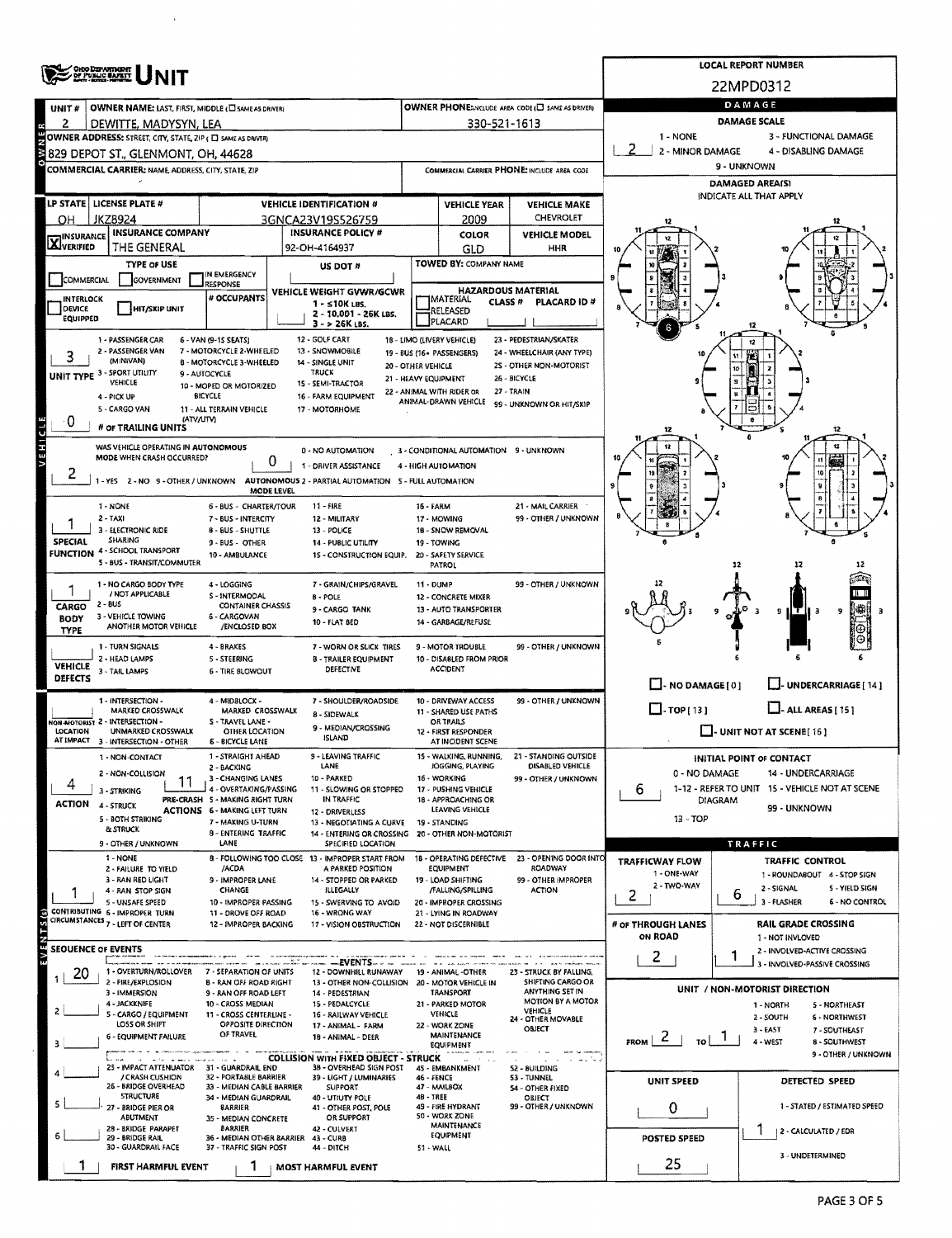|                         | ≸ <sup>ঞ্চল্ল</sup> Motorist / Non-Motorist           |                                          |                                                                         |                                     |                                                  |                                                                                    |                                                 |               |                                                                              | LOCAL REPORT NUMBER<br>22MPD0312                                               |                                          |                                  |                                                                 |                                              |                                         |                                      |                               |  |
|-------------------------|-------------------------------------------------------|------------------------------------------|-------------------------------------------------------------------------|-------------------------------------|--------------------------------------------------|------------------------------------------------------------------------------------|-------------------------------------------------|---------------|------------------------------------------------------------------------------|--------------------------------------------------------------------------------|------------------------------------------|----------------------------------|-----------------------------------------------------------------|----------------------------------------------|-----------------------------------------|--------------------------------------|-------------------------------|--|
|                         | UNIT <sup>#</sup>                                     | NAME: LAST, FIRST, MIDDLE                |                                                                         |                                     |                                                  |                                                                                    |                                                 |               |                                                                              |                                                                                |                                          | DATE OF BIRTH                    |                                                                 |                                              | AGE                                     | <b>GENDER</b>                        |                               |  |
|                         | 1                                                     | unkown                                   |                                                                         |                                     |                                                  |                                                                                    |                                                 |               |                                                                              |                                                                                |                                          |                                  |                                                                 |                                              |                                         |                                      |                               |  |
|                         |                                                       | <b>ADDRESS: STREET, CITY, STATE, ZIP</b> |                                                                         |                                     |                                                  |                                                                                    |                                                 |               |                                                                              |                                                                                | <b>CONTACT PHONE - INCLUDE AREA CODE</b> |                                  |                                                                 |                                              |                                         |                                      |                               |  |
| roR                     | OН                                                    |                                          |                                                                         |                                     |                                                  |                                                                                    |                                                 |               |                                                                              |                                                                                |                                          |                                  |                                                                 |                                              |                                         |                                      |                               |  |
|                         | <b>INJURIES</b>                                       | IINJURED<br><b>TAKEN</b>                 | <b>EMS AGENCY (NAME)</b>                                                |                                     |                                                  | INJURED TAKEN TO: MEDICAL FACILITY (NAME, CITY)<br><b>SAFETY EQUIPMENT</b><br>USED |                                                 |               | DOT-COMPLIANT                                                                |                                                                                | <b>SEATING</b><br><b>POSITION</b>        |                                  | AIR BAG USAGE                                                   |                                              | <b>EJECTION   TRAPPED</b>               |                                      |                               |  |
|                         |                                                       | B٧                                       |                                                                         |                                     |                                                  |                                                                                    |                                                 |               |                                                                              |                                                                                | <b>MC HELMET</b>                         |                                  |                                                                 |                                              |                                         |                                      |                               |  |
| <b>MOTORIST / NON-M</b> |                                                       |                                          | OL STATE OPPERATOR LICENSE NUMBER                                       |                                     |                                                  | OFFENSE CHARGED                                                                    |                                                 | LOCAL<br>CODE | OFFENSE DESCRIPTION                                                          |                                                                                |                                          |                                  |                                                                 |                                              | <b>CITATION NUMBER</b>                  |                                      |                               |  |
|                         |                                                       |                                          |                                                                         |                                     |                                                  |                                                                                    |                                                 |               |                                                                              |                                                                                |                                          |                                  |                                                                 |                                              |                                         |                                      |                               |  |
|                         | OL CLASS                                              | <b>ENDORSEMENT</b>                       | <b>RESTRICTION SELECT UP TO 3</b>                                       | <b>DRIVER</b><br>DISTRACTED ALCOHOL |                                                  |                                                                                    | ALCOHOL / DRUG SUSPECTED<br><b>MARIJUANA</b>    |               | <b>CONDITION</b>                                                             | <b>STATUS</b>                                                                  | <b>ALCOHOL TEST</b><br><b>TYPE</b>       |                                  | VALUE                                                           | <b>STATUS</b><br><b>TYPE</b>                 |                                         | <b>DRUG TEST(S)</b>                  | RESULTS SELECT UP TO 4        |  |
|                         |                                                       |                                          |                                                                         | BY                                  |                                                  | OTHER DRUG                                                                         |                                                 |               |                                                                              |                                                                                |                                          |                                  |                                                                 |                                              |                                         |                                      |                               |  |
|                         | UNIT #                                                |                                          | <b>NAME: LAST, FIRST, MIDDLE</b>                                        |                                     |                                                  |                                                                                    |                                                 |               |                                                                              |                                                                                |                                          |                                  | DATE OF BIRTH                                                   |                                              |                                         | AGE                                  | <b>GENDER</b>                 |  |
|                         | 2                                                     |                                          | DEWITTE, MADYSYN, LEA                                                   | $\mathbf{A}$                        |                                                  |                                                                                    |                                                 |               |                                                                              |                                                                                |                                          | 11/17/1998                       |                                                                 |                                              |                                         | 23                                   | F                             |  |
|                         |                                                       | <b>ADDRESS: STREET, CITY, STATE, ZIP</b> |                                                                         |                                     |                                                  |                                                                                    |                                                 |               |                                                                              |                                                                                |                                          |                                  | <b>CONTACT PHONE - INCLUDE AREA CODE</b>                        |                                              |                                         |                                      |                               |  |
| <b>OTORIST</b>          |                                                       |                                          | 829 DEPOT ST., GLENMONT, OH, 44628                                      |                                     |                                                  |                                                                                    |                                                 |               |                                                                              |                                                                                | 330-521-1613                             |                                  |                                                                 |                                              |                                         |                                      |                               |  |
| <b>DTORIST / NON-M</b>  |                                                       | INJURIES INJURED<br>TAKEN                | <b>EMS AGENCY (NAME)</b>                                                |                                     |                                                  |                                                                                    | INJURED TAKEN TO: MEDICAL FACILITY (NAME, CITY) |               | SAFETY EQUIPMENT<br>USED                                                     |                                                                                | DOT-COMPLIANT<br><b>MC HELMET</b>        |                                  | <b>SEATING</b><br>POSITION                                      |                                              | AIR BAG USAGE                           | EJECTION                             | <b>TRAPPED</b>                |  |
|                         | 5                                                     | B٧<br>1                                  |                                                                         |                                     |                                                  |                                                                                    |                                                 |               | 4                                                                            |                                                                                |                                          | 1                                |                                                                 | 1<br>1<br>1                                  |                                         |                                      |                               |  |
|                         |                                                       |                                          | OL STATE I OPERATOR LICENSE NUMBER                                      |                                     |                                                  | OFFENSE CHARGED                                                                    |                                                 | LOCAL<br>CODE | OFFENSE DESCRIPTION                                                          |                                                                                |                                          |                                  |                                                                 | <b>CITATION NUMBER</b>                       |                                         |                                      |                               |  |
|                         | OН                                                    | UH780893                                 |                                                                         |                                     |                                                  |                                                                                    |                                                 | I I           |                                                                              |                                                                                |                                          |                                  |                                                                 |                                              |                                         |                                      |                               |  |
|                         | <b>OL CLASS</b>                                       | <b>ENDORSEMENT</b>                       | <b>RESTRICTION SELECT UP TO 3</b>                                       | <b>DRIVER</b>                       | <b>DISTRACTED</b>                                | ALCOHOL                                                                            | ALCOHOL / DRUG SUSPECTED<br>MARUUANA            |               | <b>CONDITION</b>                                                             | <b>STATUS</b>                                                                  | <b>TYPE</b>                              | <b>ALCOHOL TEST</b>              | VALUE                                                           | DRUG TEST(S)<br><b>STATUS</b><br><b>TYPE</b> |                                         |                                      | <b>RESULTS SELECT UP TO 4</b> |  |
|                         | 4                                                     |                                          |                                                                         | $(BY_1$                             |                                                  | <b>OTHER DRUG</b>                                                                  |                                                 |               | 1                                                                            | 1                                                                              | -1                                       |                                  |                                                                 | 1                                            | 1                                       |                                      |                               |  |
|                         | UNIT #                                                |                                          | <b>NAME: LAST, FIRST, MIDDLE</b>                                        |                                     |                                                  |                                                                                    |                                                 |               |                                                                              |                                                                                |                                          |                                  | DATE OF BIRTH                                                   |                                              |                                         | AGE                                  | <b>GENDER</b>                 |  |
|                         |                                                       |                                          |                                                                         |                                     |                                                  |                                                                                    |                                                 |               |                                                                              |                                                                                |                                          |                                  |                                                                 |                                              |                                         |                                      |                               |  |
|                         |                                                       | <b>ADDRESS: STREET, CITY, STATE, ZIP</b> |                                                                         |                                     |                                                  |                                                                                    |                                                 |               |                                                                              | <b>CONTACT PHONE - INCLUDE AREA CODE</b>                                       |                                          |                                  |                                                                 |                                              |                                         |                                      |                               |  |
|                         |                                                       |                                          |                                                                         |                                     |                                                  |                                                                                    |                                                 |               |                                                                              |                                                                                |                                          |                                  |                                                                 |                                              |                                         |                                      |                               |  |
|                         | INJURIES INJURED                                      | TAKEN                                    | <b>EMS AGENCY (NAME)</b>                                                |                                     |                                                  |                                                                                    | INJURED TAKEN TO: MEDICAL FACILITY (NAME, CITY) |               | <b>SAFETY EQUIPMENT</b><br>USED                                              | <b>SEATING</b><br>AIR BAG USAGE<br>EJECTION<br>DOT-COMPUANT<br><b>POSITION</b> |                                          |                                  |                                                                 |                                              | <b>TRAPPED</b>                          |                                      |                               |  |
|                         |                                                       | B٧                                       |                                                                         |                                     |                                                  |                                                                                    |                                                 |               |                                                                              | MC HELMET                                                                      |                                          |                                  |                                                                 |                                              | <b>CITATION NUMBER</b>                  |                                      |                               |  |
| <b>OTORIST</b>          |                                                       |                                          | OL STATE OPERATOR LICENSE NUMBER                                        |                                     |                                                  | OFFENSE CHARGED                                                                    |                                                 | LOCAL<br>CODE | OFFENSE DESCRIPTION                                                          |                                                                                |                                          |                                  |                                                                 |                                              |                                         |                                      |                               |  |
|                         | OL CLASS                                              | <b>ENDORSEMENT</b>                       | <b>RESTRICTION SELECT UP TO 3</b>                                       | <b>DRIVER</b>                       | ! !<br>ALCOHOL / DRUG SUSPECTED                  |                                                                                    |                                                 |               |                                                                              |                                                                                | ALCOHOL TEST                             |                                  | DRUG TEST(S)                                                    |                                              |                                         |                                      |                               |  |
|                         |                                                       |                                          |                                                                         |                                     | <b>DISTRACTED</b>                                | <b>ALCOHOL</b>                                                                     | MARIJUANA                                       |               | <b>CONDITION</b>                                                             | <b>STATUS</b>                                                                  | <b>TYPE</b>                              |                                  | VALUE                                                           | <b>STATUS</b>                                | <b>TYPE</b>                             |                                      | RESULTS SELECT UP TO 4        |  |
|                         |                                                       |                                          |                                                                         | BY                                  |                                                  |                                                                                    | <b>OTHER DRUG</b>                               |               |                                                                              |                                                                                |                                          |                                  |                                                                 |                                              |                                         |                                      |                               |  |
|                         |                                                       | <b>INJURIES</b>                          | <b>SEATING POSITION</b>                                                 |                                     | AIR BAG<br><b>T-NOT DEPLOYED:</b>                |                                                                                    | <b>OL CLASS</b>                                 |               | OL RESTRICTION(S) DRIVER DISTRACTION                                         |                                                                                |                                          |                                  |                                                                 |                                              |                                         | <b>TEST STATUS</b>                   |                               |  |
|                         | - FATAL<br>2 - SUSPECTED SERIOUS                      |                                          | <b>1 - FRONT - LEFT SIDE</b><br>(MOTORCYCLE DRIVER)                     |                                     | 2 DEPLOYED FRONT<br>3 - DEPLOYED SIDE            |                                                                                    | 1 - CLASS A                                     |               | - ALCOHOL INTERLOCK<br><b>DEVICE All Stars</b>                               |                                                                                |                                          |                                  | <b>1. NOT DISTRACTED.</b><br><b>12 - MANUALLY OPERATING AN'</b> | 二番戦                                          | 1 - NONE GIVEN                          | 2- Test refused ?                    |                               |  |
|                         | <b>INJURY NAME</b><br>3 - SUSPECTED MINOR             |                                          | 2 FRONT MIDDLE<br>13 - FRONT - RIGHT SIDE                               |                                     | 4 - DEPLOYED BOTH                                |                                                                                    | 2 - CLASS B<br>3 - CLASS C                      |               | 2 - COL INTRASTATE ONLY<br>13 - CORRECTIVE LENSES.                           |                                                                                |                                          | ELECTRONIC                       | COMMUNICATION DEVICE                                            |                                              | 3 - TEST GIVEN,                         |                                      | CONTAMINATED SAMPLE           |  |
|                         | INJURY : 5<br>4 - POSSIBLE INJURY                     |                                          | - SECOND - LEFT SIDE<br>(MOTORCYCLE PASSENGER)                          | <b>FRONT/SIDE</b>                   | 5 - NOT APPLICABLE<br>9 - DEPLOYMENT UNKNOWN     |                                                                                    | 4 - REGULAR CLASS                               |               | 4 - FARM WAIVER<br>S - EXCEPT CLASS A BUS                                    |                                                                                |                                          | <b>DIAHMGI</b>                   | (TEXTING, TYPING,<br>TALKING ON HANDS-FREE                      |                                              | 4 - TEST GIVEN,                         | / UNUSABLE                           |                               |  |
|                         | 5 - NO APPARENT INJURY                                |                                          | - SECOND - MIDDLE<br>6 - SECOND - RIGHT SIDE                            |                                     |                                                  |                                                                                    | (OHIO = D)<br>5 - M/C MOPED ONLY                |               | <b>16 - EXCEPT CLASS A</b><br>& CLASS B BUS<br><b>EXCEPT TRACTOR-TRAILER</b> |                                                                                |                                          |                                  | COMMUNICATION DEVICE<br>TALKING ON HAND-HELD                    |                                              | 5.- TEST GIVEN.                         | RESULTS KNOWN.                       |                               |  |
|                         |                                                       | <b>INJURIES TAKEN BY</b>                 | 7 - THIRD - LEFT SIDE<br>(MOTORCYCLE SIDE CAR)                          |                                     | <b>EJECTION</b><br><b>IT . NOT EJECTED.</b> 2 AM |                                                                                    | 6 - NO VALID OL                                 |               | <b>8 - INTERMEDIATE LICENSE</b><br><b>RESTRICTIONS</b>                       |                                                                                |                                          |                                  | COMMUNICATION DEVICE<br>5 - OTHER ACTIVITY WITH AN              |                                              |                                         | <b>RESULTS UNKNOWN-</b>              |                               |  |
|                         | 1 - NOT TRANSPORTED                                   |                                          | 8 THIRD MIDDLE<br>9 - THIRD - RIGHT SIDE                                |                                     | 2 - PARTIALLY EJECTED,<br>3 - TOTALLY EJECTED    |                                                                                    | <b>OL ENDORSEMENT</b>                           |               | 9 - LEARNER'S PERMIT<br><b>RESTRICTIONS</b>                                  |                                                                                |                                          | 6 - PASSENGER                    | <b>ELECTRONIC DEVICE:</b>                                       |                                              | 1 - NONE                                |                                      | <b>ALCOHOL TEST TYPE</b>      |  |
|                         | <b>/TREATED AT SCENE</b><br>$2 - EMS$ . $\sim$<br>-38 |                                          | 10 - SLEEPER SECTION<br>OF TRUCK CAB                                    |                                     | 4 - NOT APPLICABLE                               |                                                                                    | H - HAZMAT "* ": "                              |               | , 10 - UMITED TO DAYLIGHT<br>ONLY                                            |                                                                                |                                          |                                  | 7 - OTHER DISTRACTION<br>INSIDE THE VEHICLE                     |                                              | 2 - BLOOD<br>3 - URINE                  |                                      |                               |  |
|                         | 3 - POLICE                                            |                                          | '11 - PASSENGER IN<br>OTHER ENCLOSED CARGO                              |                                     | <b>TRAPPED</b>                                   |                                                                                    | M - MOTORCYCLE<br>P - PASSENGER                 |               | (11 - UMITED TO EMPLOYMENT<br>'12 - LIMITED - OTHER                          |                                                                                |                                          |                                  | <b>B - OTHER DISTRACTION</b><br>OUTSIDE THE VEHICLE             |                                              | 4 - BREATH<br>5 - OTHER                 |                                      |                               |  |
|                         | 9 - OTHER / UNKNOWN                                   |                                          | AREA (NON-TRAILING UNIT,<br>BUS, PICK-UP WITH CAP)<br>12 - PASSENGER IN | 1 - NOT TRAPPED                     | 2 - EXTRICATED BY                                |                                                                                    | N - TANKER                                      |               | 13 - MECHANICAL DEVICES<br>(SPECIAL BRAKES, HAND                             |                                                                                |                                          |                                  | 9 - OTHER / UNKNOWN<br><b>CONDITION</b>                         |                                              |                                         | <b>DRUG TEST TYPE</b>                |                               |  |
|                         | 1 - NONE USED                                         | <b>SAFETY EQUIPMENT</b>                  | UNENCLOSED CARGO AREA 3 - FREED BY<br>13 - TRAILING UNIT                |                                     | MECHANICAL MEANS                                 |                                                                                    | Q - MOTOR SCOOTER<br>r - Three-Wheel'           |               | <b>CONTROLS, OR OTHER</b><br><b>ADAPTIVE DEVICES)</b>                        |                                                                                |                                          |                                  | 1 - APPARENTLY NORMAL                                           |                                              | 1 - NONE<br>2-BLOOD                     |                                      |                               |  |
|                         | <b>USED</b><br>i Kilimêyî e. Ş                        | 2 - SHOULDER BELT ONLY-                  | 14 - RIDING ON VEHICLE<br><b>EXTERIOR</b>                               |                                     |                                                  | NON-MECHANICAL MEANS                                                               | <b>MOTORCYCLE</b><br>S - SCHOOL BUS             |               | 14 - MILITARY VEHICLES ONLY<br>15 - MOTOR VEHICLES                           |                                                                                |                                          | 3 - EMOTIONAL (E.G.              | 2 PHYSICAL IMPAIRMENT.                                          |                                              | 3 - URINE<br>4 - OTHER                  |                                      |                               |  |
|                         | 3 - LAP BELT ONLY USED<br>4 - SHOULDER & LAP BELT     |                                          | (NON-TRAILING UNIT)<br>15 - NON-MOTORIST                                |                                     |                                                  |                                                                                    | <b>T - DOUBLE &amp; TRIPLE</b>                  |               | WITHOUT AIR BRAKES<br>16 - OUTSIDE MIRROR<br>117 - PROSTHETIC AID            |                                                                                |                                          | "DEPRESSED, ANGRY,<br>DISTURBED) |                                                                 |                                              |                                         |                                      | DRUG TEST RESULT(S)           |  |
|                         | USED<br>-14                                           | 5 - CHILD RESTRAINT SYSTEM               | 99 - OTHER / UNKNOWN                                                    |                                     |                                                  |                                                                                    | TRAILERS<br>X - TANKER / HAZMAT                 |               | 18 - OTHER                                                                   |                                                                                |                                          | 4 JILLNESS                       | (5 - FELL ASLEEP, FAINTED,                                      |                                              |                                         | 1 - AMPHETAMINES<br>2 - BARBITURATES |                               |  |
|                         | ,- FORWARD FACING                                     | <b>6 CHILD RESTRAINT SYSTEM</b>          |                                                                         |                                     |                                                  |                                                                                    | 不要缺失                                            |               |                                                                              | FATIGUED, ETC.<br>- UNDER THE INFLUENCE OF<br>MEDICATIONS / DRUGS /            |                                          |                                  |                                                                 |                                              | 3 - BENZODIAZEPINES<br>4 - CANNABINOIDS |                                      |                               |  |
|                         | - REAR FACING<br>7 - BOOSTER SEAT                     |                                          |                                                                         |                                     |                                                  |                                                                                    | <b>GENDER</b><br>Ÿ<br>F - FEMALE                |               |                                                                              |                                                                                |                                          | <b>ALCOHOL</b>                   |                                                                 |                                              | <b>SCOCAINE</b>                         | 6- OPIATES / OPIOIDS                 |                               |  |
|                         | <b>8 - HELMET USED</b>                                | 9 - PROTECTIVE PADS USED                 |                                                                         |                                     |                                                  |                                                                                    | M-MALE .                                        | -18           |                                                                              |                                                                                |                                          |                                  | OTHER / UNKNOWN                                                 |                                              | 7 - OTHER                               | 8 - NEGATIVE RESULTS                 |                               |  |
|                         | (ELBOWS, KNEES, ETC)                                  | 10 - REFLECTIVE CLOTHING                 |                                                                         |                                     |                                                  |                                                                                    | U - OTHER / UNKNOWN                             |               |                                                                              |                                                                                |                                          |                                  |                                                                 |                                              |                                         |                                      |                               |  |
|                         | / BICYCLE ONLY                                        | 11 - LIGHTING <sup>®</sup> PEDESTRIAN    |                                                                         |                                     |                                                  |                                                                                    |                                                 |               |                                                                              |                                                                                |                                          |                                  |                                                                 |                                              |                                         |                                      |                               |  |
|                         | 99 - OTHER / UNKNOWN                                  |                                          |                                                                         |                                     |                                                  |                                                                                    |                                                 |               |                                                                              |                                                                                |                                          |                                  |                                                                 |                                              |                                         |                                      |                               |  |

 $\epsilon$ 

 $\bar{\star}$